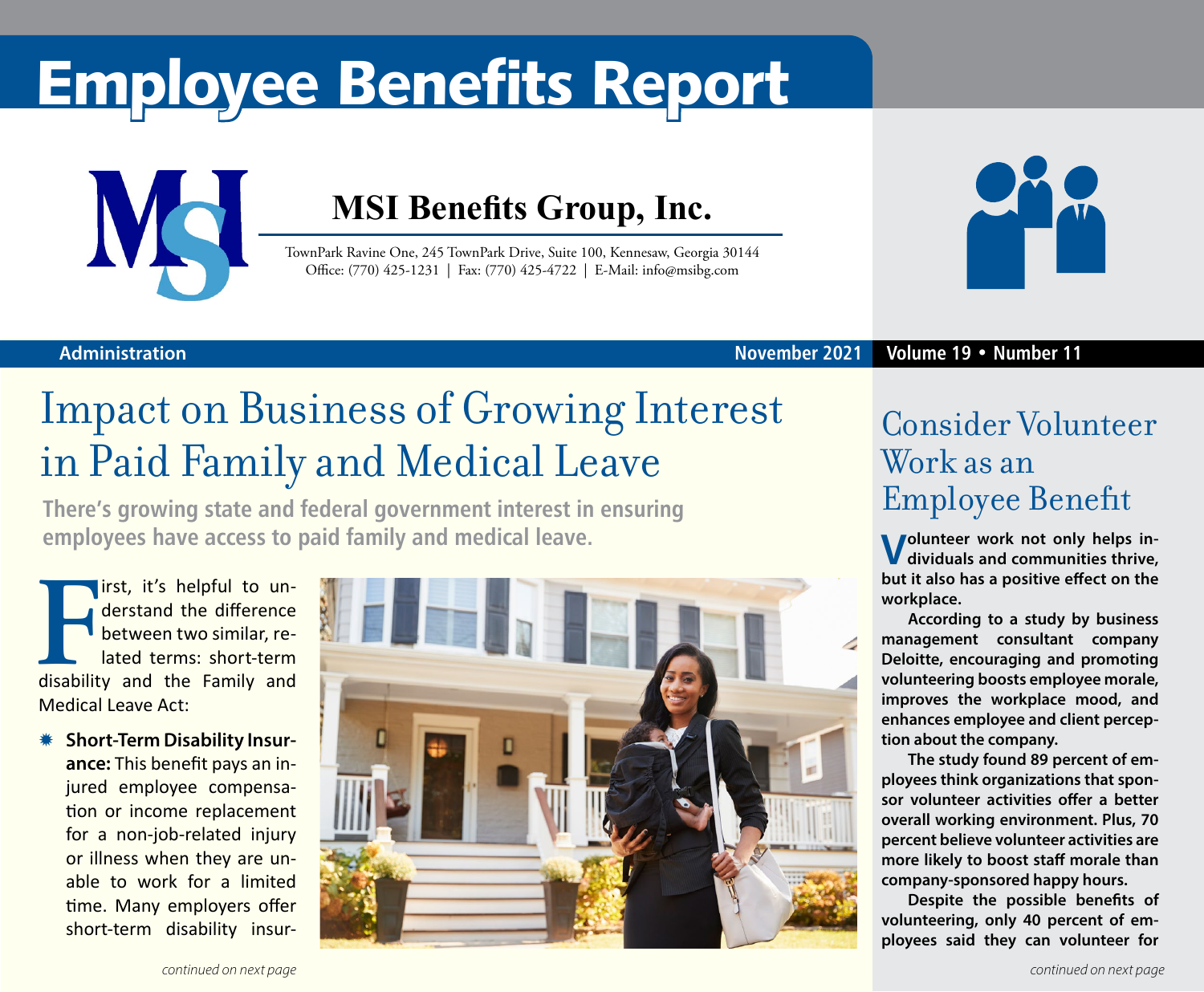ance to their employees. Five states — California, Hawaii, New Jersey, New York and Rhode Island — mandate that employers offer the coverage. One benefit to employers who provide short-term disability insurance is the federal tax deduction they get.

**Family and Medical Leave Act (FMLA):** This federal law requires employers to guarantee employees up to 12 weeks unpaid leave for certain family or medical reasons. Employers also must offer employees who take FMLA leave a job when they return to work — though not necessarily the same job  $-$  with comparable pay and benefits. Companies with fewer than 50 employees are exempt from the law. Employees are eligible if they have worked for the employer for 12+ months, and at least 1250 hours over the past 12 months, and work at a location that employs 50 or more employees within 75 miles. There are also special rules applied to military family leave.

#### **Paid Family and Medical Leave**

Paid family and medical leave (PFML) is generally offered at the state level and provides paid leave benefits to employees who are experiencing the birth of a child or a serious illness. Since benefits vary by location, employees also may be able to get paid leave to participate in U.S. military activities or support a family member who has a serious medical condition. Currently, at least nine states — including California, Massachusetts,

New York, New Jersey, Rhode Island, Connecticut and Washington D.C. — already require or will in 2022 begin requiring employers to offer PFML.

PFML is funded by paycheck withholdings and administered by the state where the employee works.

Since each state oversees its own program, the rules differ from state to state. For instance, in Massachusetts, PFML is available to full-time and part-time seasonal employees. Employers are required to impose a tax of no greater than 0.75 percent of eligible wages, with the maximum amount coming out of employee paychecks no more than \$0.38 per \$100.

Self-employed individuals in Massachusetts may contribute but are not required to. Certain employers may apply for an exemption from collecting, remitting, and paying PFML contributions. However, Massachusetts plans must have benefits equal to or greater than the benefits provided by the PFML law, as well as the same rights and protections.

An employee may be eligible for both short-term disability benefits and PFML, but the two benefits cannot be taken at the same time. For instance, a new mother who qualifies for short-term disability after giving birth can choose to take all or any portion of her available short-term disability weeks and then take PFML at any time within the first 12 months; or she could take PFML without using any short-term disability. Whatever an employee decides, no more than 26 weeks of combined short-term disability and PFML benefits are allowed in a 52-week period.

**programs through their employer.**

**To create an employee volunteer program, pay attention to community and employee needs:**

- **K** Decide what your community needs.
- Ask your employees about their interests.
- Match your volunteer program to your busi**ness objectives.**
- **K** Get buy-in for the program from executives **and department heads.**
- **\*** Partner with local organizations to help you **with volunteer efforts and to provide the support you need.**
- **Keep track of the number of employees who participate; the hours of time they donated; the amount of money raised; and the number of organizations served.**
- \* Reward and recognize employees who partici**pate with awards such as gift cards.**

#### **The Future of PFML**

There is interest in requiring employers in all states to offer 12 weeks of paid family and medical leave. Democrats included the provision in the draft bill of their \$3.5 trillion spending plan. Republicans strongly oppose the spending package saying that it will overheat the economy. The spending plan "would drown American families in debt, deficits and inflation," according to Senate Minority Leader Mitch McConnell.

Democrats say the purpose of the measure, part of their Build Back Better Act, is to guarantee workers with time off to raise newborn children or deal with a medical emergency. If approved, the benefits would be effective in 2023 on a sliding scale with lower-earning workers experiencing the largest bulk of their pay replaced monthly.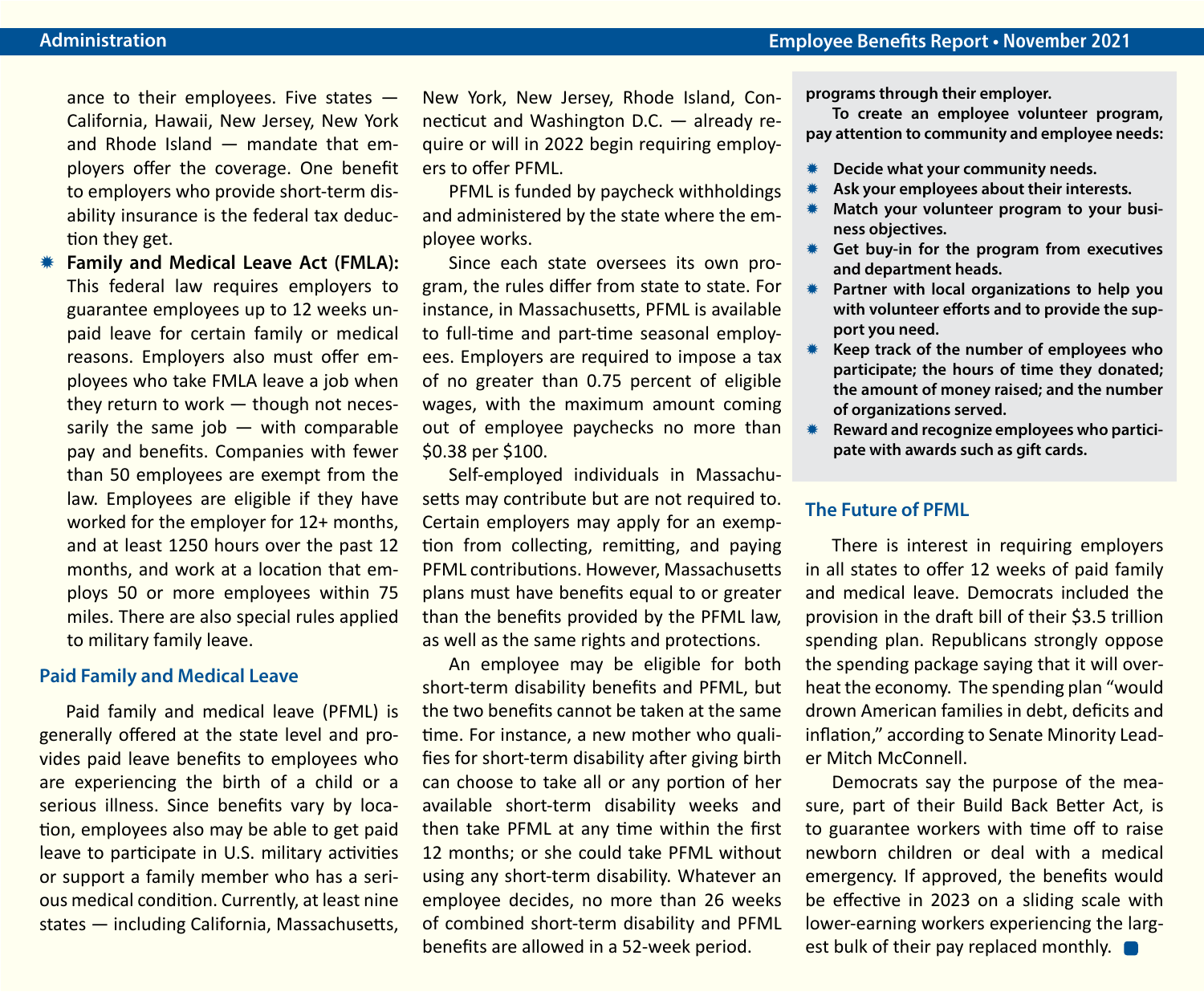# Ways to "Carve-Out" Group Health Plan Savings

**Employers who self-insure their group health care benefits may find that carve-outs will help keep their premiums lower.**

self-insured group health plan differs<br>
from a fully insured plan in that the<br>
employer — and not the insurance<br>
company — assumes the financial<br>
risk of providing health care benefits. The emfrom a fully insured plan in that the employer — and not the insurance company — assumes the financial ployer pays for medical claims out-of-pocket as they are incurred.

An employer who self-insures can:

- Eliminate the insurance company profit margin.
- Control plan design.
- Get full access to claims data to better understand how money is spent and analyze the types of coverages that would best fit employee needs.

The downside of self-insurance is the risk of claims becoming higher than expected. While this is something larger employers may be able to handle, smaller employers need to use risk management tools such as level funding, which utilizes stop-loss insurance to lower risk.

#### **Carve-Out Advantages**

Another way for self-insureds to control medical claims is to work with a health insurance carrier to design a carve-out plan. A carve out plan excludes specific situations, conditions or products that may be considered too costly under a regular group insurance policy. A well-designed carve-out program allows employers to better predict plan



expenses by pulling volatile areas of care out of the health plan.

Conditions that are excluded are then covered by a third-party vendor  $-$  such as an insurance carrier or several carriers. The carriers assume the financial risk and receive a flat fee in exchange for their coverage.

Carve outs can exclude the following conditions:

- $*$  Cancer
- $*$  Trauma
- Cardiac care
- Neonatal intensive care
- Organ transplant
- **Burn treatments**
- Y Visual services
- Dental services
- Specialty drugs
- Mental health

#### **Carve-Out Disadvantages**

An employer could face some challenges with a carve-out plan. If you are considering incorpo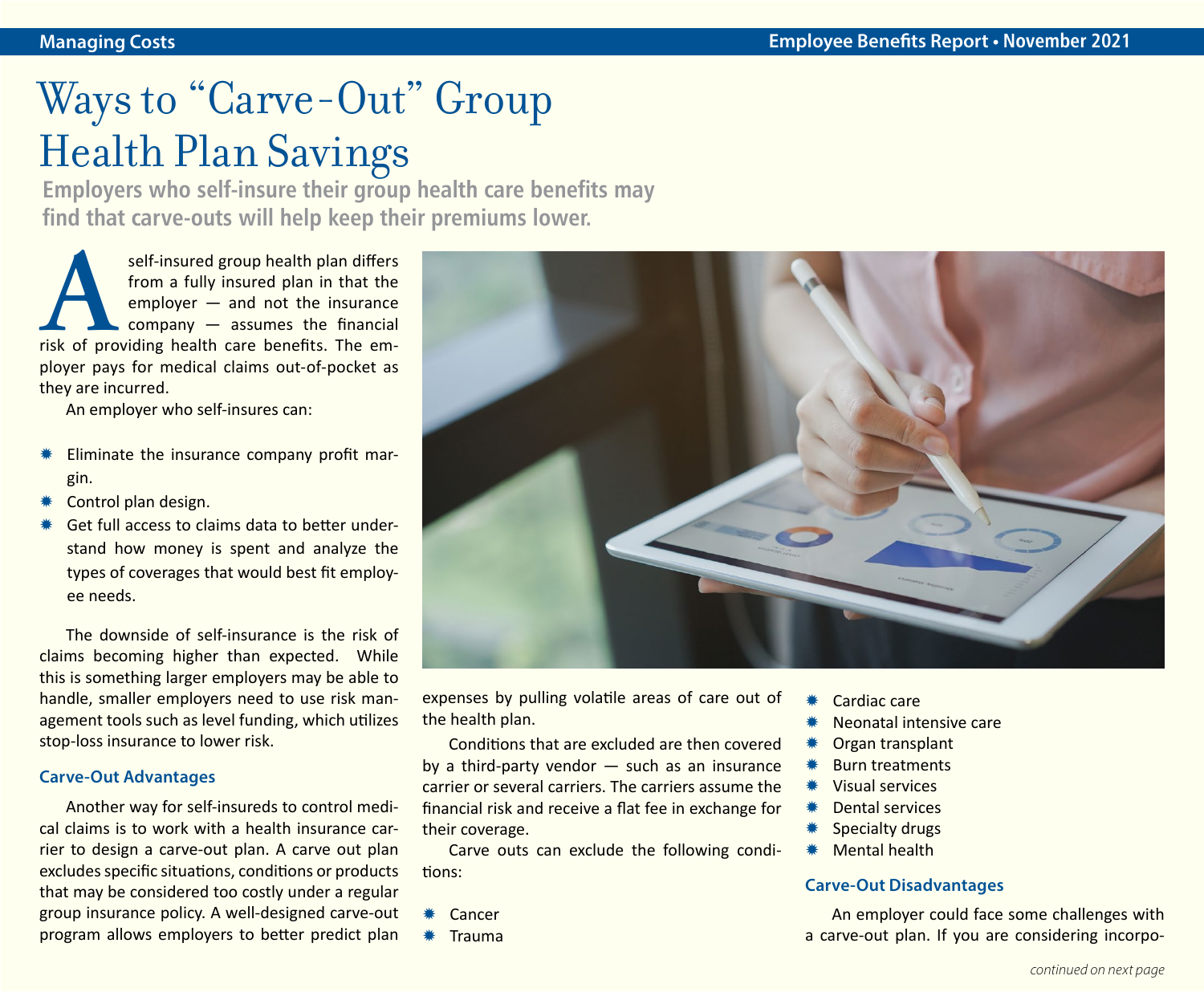rating a carve-out plan into your self-insured health benefit plan, here's what you should consider:

- \* An insurance carrier may require your group meet minimum participation requirements.
- \* You and your employees may be required to fill out health questionnaires. Anyone who is categorized as high-risk may be denied coverage.
- \* Insurance providers may restrict you from offering alternative choices or options through other insurance companies.
- \* You will have to draft multiple pharmacy and medical contracts since you will be dealing with more than one vendor for different products.
- \* Your company may face some transitional challenges while dealing with employees' health insurance. For instance, it can be confusing for employees to keep track of which insurance carrier is covering which medical condition. This can also make claim processing difficult.
- $*$  There is a possibility that a third-party provider's performance may be subpar.
- Your company may lack the systems. skills and human resources to manage the risk effectively.

As always, talk to your broker about your options and whether a carve-out plan would be a good fit for your company.

# COVID-19 Vaccination Mandate Raises Questions for Employers and Legal Scholars

**Reaction to President Joe Biden's COVID-19 mandate requiring most federal and private sector employees to get tested or vaccinated against COVID-19 ranges from supportive to defiant.**

**F T**ere's what you should know about how your company will be affected.

#### **The Mandate**

Biden announced Sept. 9, 2021, that federal workers — including White House staff, federal agencies and armed services — must take the COVID-19 vaccine. They cannot opt out and get weekly tests instead. Biden also said anyone who wants to work with the federal government must get vaccinated, including health care workers at facilities receiving federal funding through Medicaid and Medicare.

The Departments of Defense and Veterans Affairs, the Indian Health Service and the National Institute of Health have announced they will complete their previously announced mandate to require that the over 2.5 million employees under their jurisdictions get vaccinated.

The Biden mandate also requires businesses with 100 or more employees to ensure all employees get vaccinated or get tested if unvaccinated once a week.

The delta variant of the coronavirus has led to a spike in hospitalizations and deaths — mostly in unvaccinated populations — and the new directives are part of Biden's plan responding to the surge. Even though the U.S. Centers for Disease Control and Prevention report that more than 63 percent of Americans have received at least one COVID-19 dose, vaccination rates have slowed. About 54.5 percent of the U.S. population is now fully vaccinated.

#### **Implementation**

The Department of Labor's Occupational Safety and Health Administration is in charge of the rule. The rule is expected to affect 80 million workers in the private sector; 50,000 health care providers; and 17 million health care workers.

Although the vaccination rules have not been finalized, the following conditions will be mandated:

- $*$  Religious and medical exemptions are allowed.
- \* OSHA will require large employers to provide paid time off for workers to get vaccinated.
- $*$  Companies failing to comply will face penalties up to \$14,000 per violation. Employees who refuse to get vaccinated can be fired.
- **\* The Labor Department's Occupational Safety** and Health Administration will enforce the fine.
- \* Individual federal workers and contractors who do not comply will go through agencybased counseling and disciplinary action and can be fired for refusing the vaccine without a proper exemption.

The Biden administration also is pursuing a booster vaccine regimen for those who already received shots.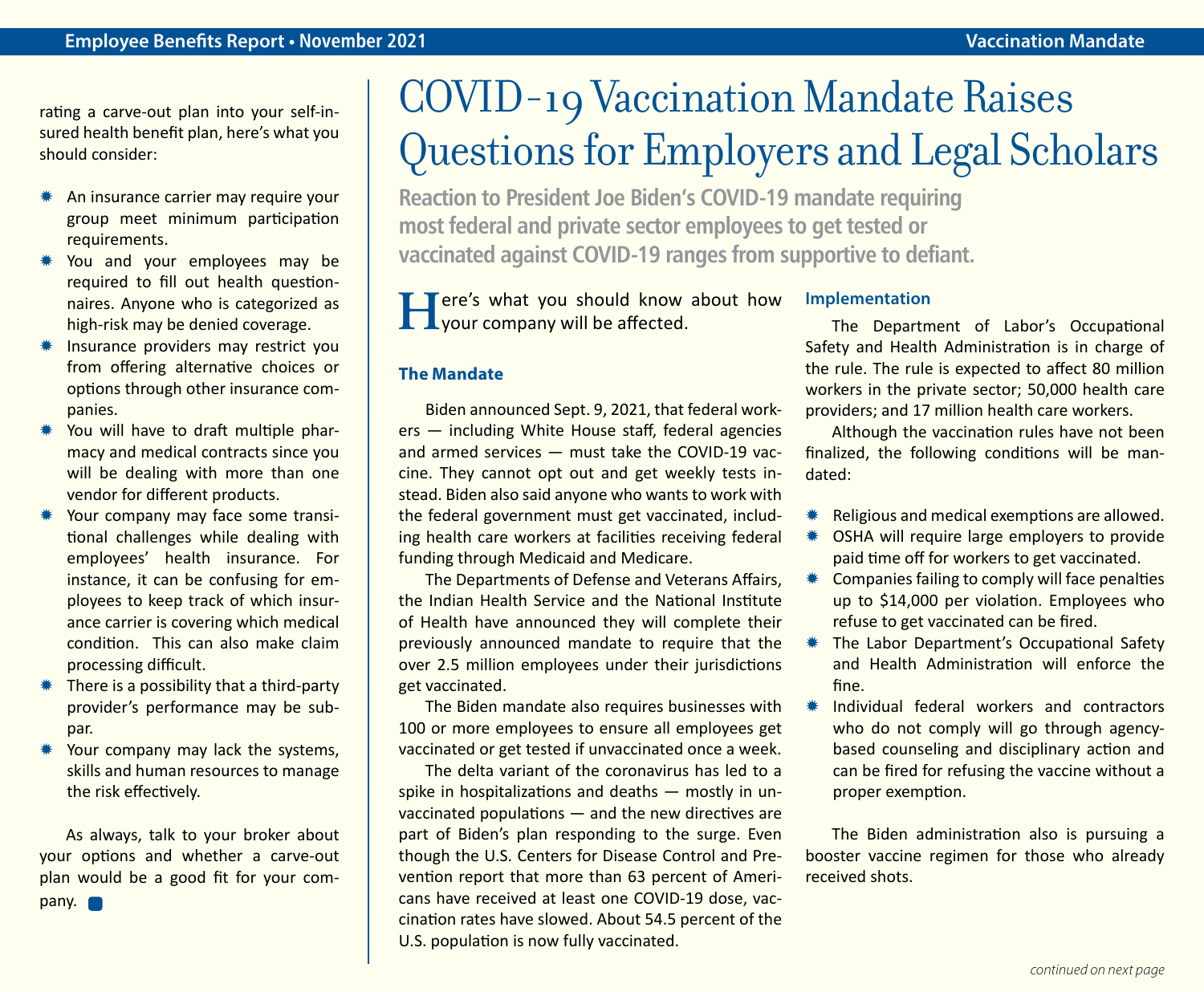#### **Exemptions**

Biden's sweeping employee vaccine mandate does not affect everyone. These groups are exempted:

- Employees who work for companies with 99 or fewer employees.
- Members of Congress, employees who work for Congress or employees in the federal court system.
- $*$  Illegal immigrants crossing the border. About 30 percent of immigrants held at federal detention facilities are refusing to be vaccinated and they have the option to refuse. Border Patrol estimates more than 18 percent of migrant families who recently crossed the border tested positive for COVID before being released.

#### **Those in Support**

Joe Biden stressed that getting the vaccination is not about "freedom or personal choice."

"It's about protecting yourself and those around you, the people you work with, the people you care about, the people you love. My job as president is to protect all Americans," he said.

Many Americans — including employers agree. Companies such as United Airlines, Tyson Foods, Disney and Fox News have already implemented vaccine mandates.

Supporters say that not only are vaccine mandates needed to keep the U.S. population safe, but they also are constitutional. Erwin Chemerinsky, Dean of Berkeley Law School and constitutional law professor, said there is no problem with requiring people be vaccinated. He said the issue was settled by the Supreme Court in 1905 in the *Jacobson v. Massachusetts* case. The court's decision raised questions about the power of state government to protect the public's health and the



Constitution's protection of personal liberty.

There is an OSHA Mandate that requires employers with more than 100 employees to provide paid time off for workers to get vaccinated or to recover if they suffer reactions post-vaccination. Sid Shapiro, OSHA expert and Wake Forest University Law Professor, said the issue is whether the government has the authority under some statute to order employers to require vaccination or weekly testing. If that authority does exist, Shapiro said it would be constitutional because Congress regulates interstate commerce.

#### **Those Opposed**

Not everyone believes the federal government has the right to mandate the vaccination. Soon after Biden announced his plans, the hashtag #DoNotComply spread on Twitter.

Earlier this year, Biden's White House Press Secretary Jen Psaki said implementing a vaccine mandate is not the role of the federal government. Her remark caused many to question the constitutionality of the mandate. *Newsweek* has reported that President Biden himself rejected the idea of mandatory vaccines on December 4, 2020, while speaking in Wilmington, DE, following his remarks on the November 2020 jobs report.

Republican Rep. Elise Stefanik (R-N.Y.) called it "unconstitutional" and "an authoritarian power grab" in a statement released immediately after Biden's speech. She added that the American people should have the freedom to make the best decisions for their families rather than accepting forced illegal mandates from a power-hungry government.

Several Republican states — all in favor of the vaccination  $-$  are pushing back against mask and vaccination mandates as unconstitutional. Alabama and Arizona are filing lawsuits to lift the Biden mandate.

Some companies are pushing back on the mandate as an assault on personal liberty. Company representatives for the conservative *Daily Wire* have publicly supported the vaccine but have threatened legal action against the mandate.

Others wonder about the soundness of Biden's reasoning. Biden has claimed that the unvaccinated need to get vaccinated to protect the vac $c$ inated  $-$  while at the same time saying the vaccinated are protected. Notably, Congress itself is exempted from complying with Biden's Executive Order due to separation powers in the government, but Biden's order does impact employees of the Executive Branch.